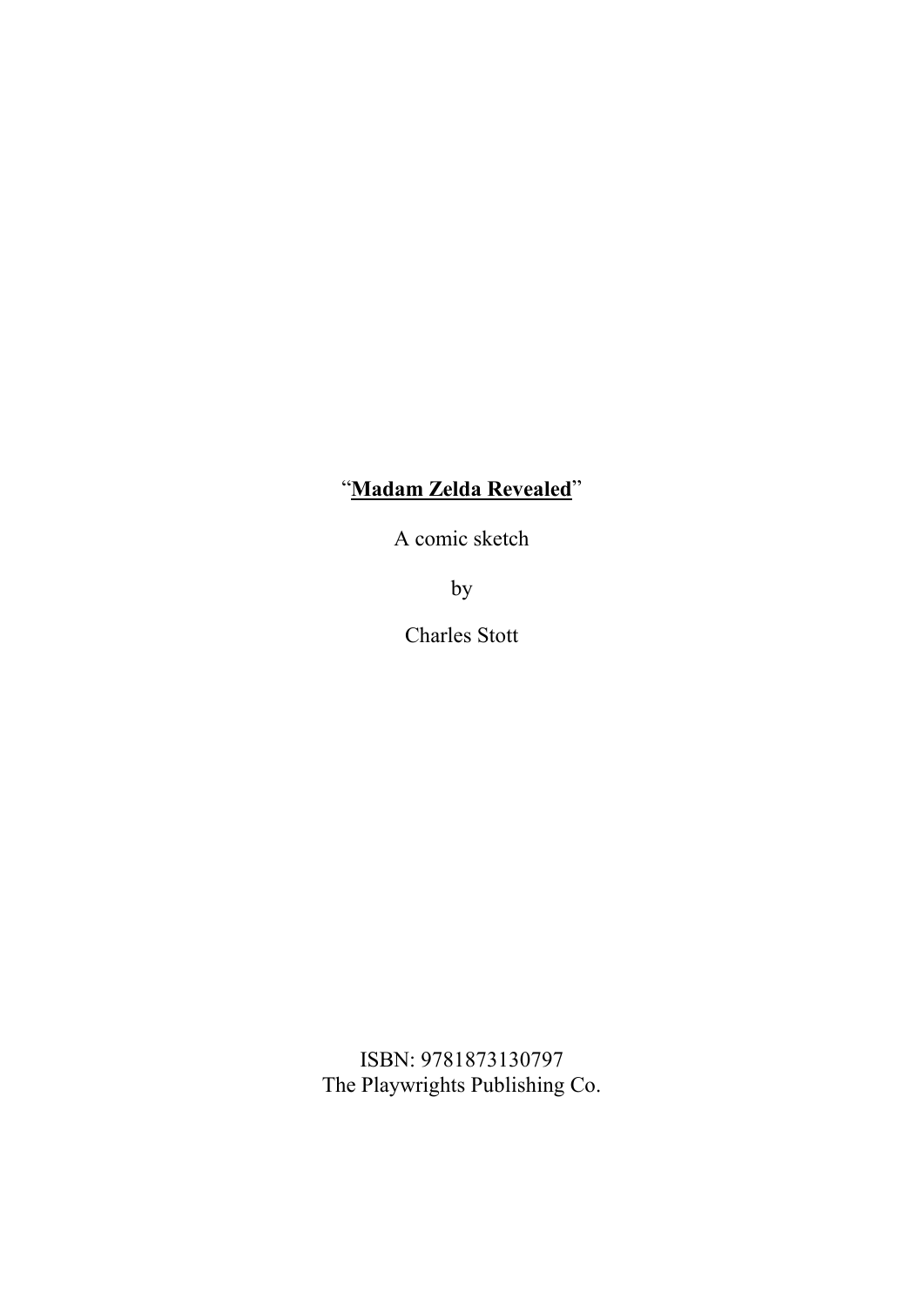## MADAM ZELDA REVEALED

Performances or readings of this play may not legally take place before an audience without a licence obtainable on application to:

> The Playwrights Publishing Co., 70 Nottingham Road, Burton Joyce, Nottingham, U.K., [44] (0)1159-313356 playwrightspublishingco@yahoo.com

To avoid possible disappointment, application should be made, preferably in writing, as early as possible, stating: -

- (i) Name and address of applicant
- (ii) Name and address of Society;
- (iii) Name and address of theatre or hall where performance(s) would be held;
- (iv) Times and dates of performances.

A fee will be charged for this licence which must be paid prior to the first performance otherwise the licence is automatically cancelled and the performance becomes illegal.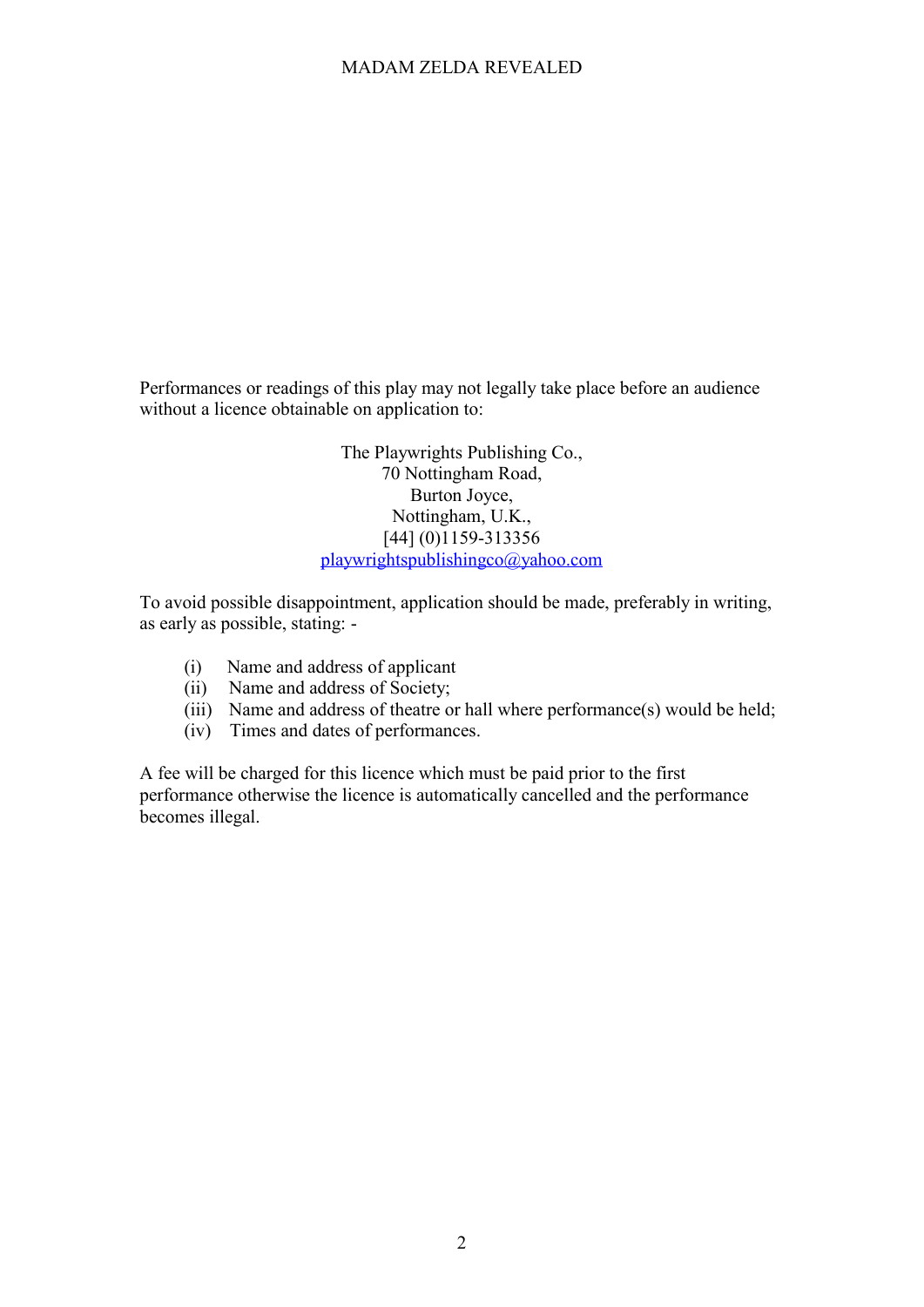## MADAM ZELDA REVEALED

| Scene | A living room. Door stage right. Sideboard on back wall<br>settee roughly centre with a coffee table covered in papers<br>and magazines, not tidy. Easy chair left. Papers on sideboard |  |
|-------|-----------------------------------------------------------------------------------------------------------------------------------------------------------------------------------------|--|
| Cast  | Mrs. Adams<br>Elderly lady with pot on leg.                                                                                                                                             |  |
|       | The helpful neighbour.<br>Mr. West                                                                                                                                                      |  |
|       | (Opens with Mrs Adams trotting round the room looking for<br>something)                                                                                                                 |  |
| West  | (off)Coo wee!!! Are you awake Mrs. Adams? Mrs. Adams?<br>Are you alright?                                                                                                               |  |
|       | (She rushes to settee and lays on it looking tired and ill)                                                                                                                             |  |
| Adams | Who's that? What do want? If it's money I don't have any,<br>so you can go next door they've got plenty.                                                                                |  |
| West  | (off) Mrs. Adams, It's me Mr. West, from next door. Can I<br>come in? Are you decent?                                                                                                   |  |
| Adams | Mr. West? Yes dear come on in. You gave me a fright.<br>(Enter Mr. West)                                                                                                                |  |
|       |                                                                                                                                                                                         |  |
| West  | Doris sent me round to see if you needed anything. Are you<br>alright?                                                                                                                  |  |
| Adams | Oh! Mr. West. Thank goodness it's you. I was lying here<br>dozing when you came in. I thought it was a burglar. Who<br>did you say sent you?                                            |  |
| West  | Doris! You know? The wife. Mrs. West. Asked me to<br>look in on you to see if you needed anything. As she's going<br>shopping. See if you wanted anything bringing back?                |  |
| Adams | That's kind of her but I don't think there is. You see Mrs<br>West, next door does my shopping for me.                                                                                  |  |
| West  | I know Mrs. Adams. I'm Mr. West. Her husband.                                                                                                                                           |  |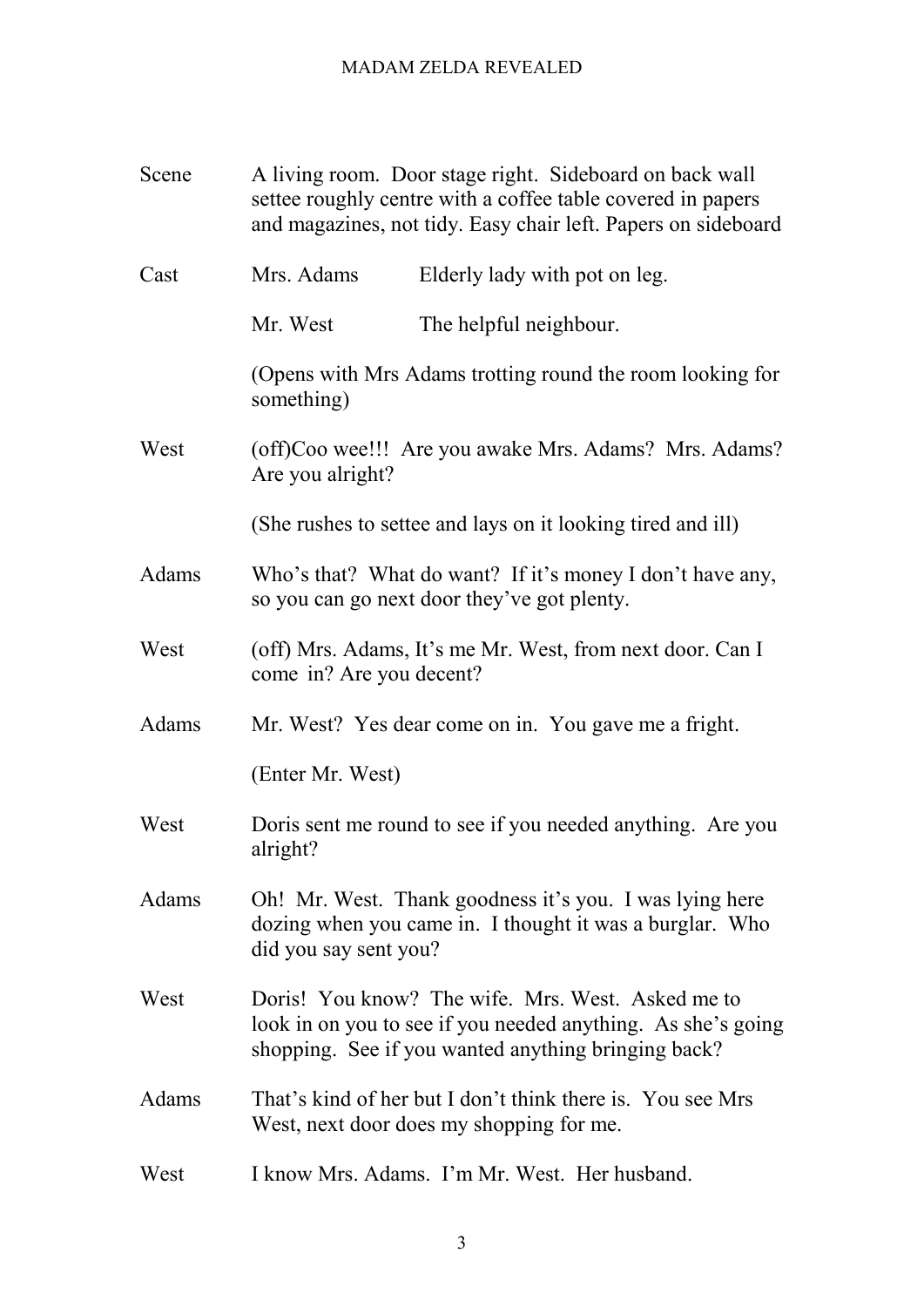- Adams And what do you want? I've nothing to give you. I don't give to charities these days.
- West Mrs. Adams. Let's start again shall we? My wife, Mrs. West, asked me to come round and ask you if you needed anything from the shops because she's going shopping.
- Adams Well why didn't you say you were Mrs. West's husband? I've a list somewhere on here. I must say it's very kind of you both to do this for me. If it wasn't for this silly ankle I'd go myself, but there's no way that I could drive the car, not with this pot on. They say it will be at least six weeks before my ankle is strong enough to push the peddles. No don't you help me Mr. West, I know where everything is, it's on here, I just know it is, It's a question of remembering exactly where.
- West Is this it on the end of the sideboard, Mrs Adams?
- Adams Let me!!!! That's it yes. Now how did that get over there? I'm sure I had it here.
- West I'll just pop it round to the wife then Mrs.........
- Adams Mr. West. If you're not busy I wonder if you'd be so kind as to..
- West I'll just pop this round to Doris and be right back Mrs. Adams.

(he exits)

Adams I wonder who he is? Well he is very helpful and that's no mistake. Must not look a gift horse in the mouth must we? I should know who he is shouldn't I my dears but I don't seem to be able to see things now the same as before my accident. I saw that coming but destiny takes charge sometimes and I couldn't avoid it, could I my dears. I wonder if I am still in contact with you two? Is there any one there? Knock once for yes and twice for no. Oh dear don't tell me the lines are closed. I've been doing